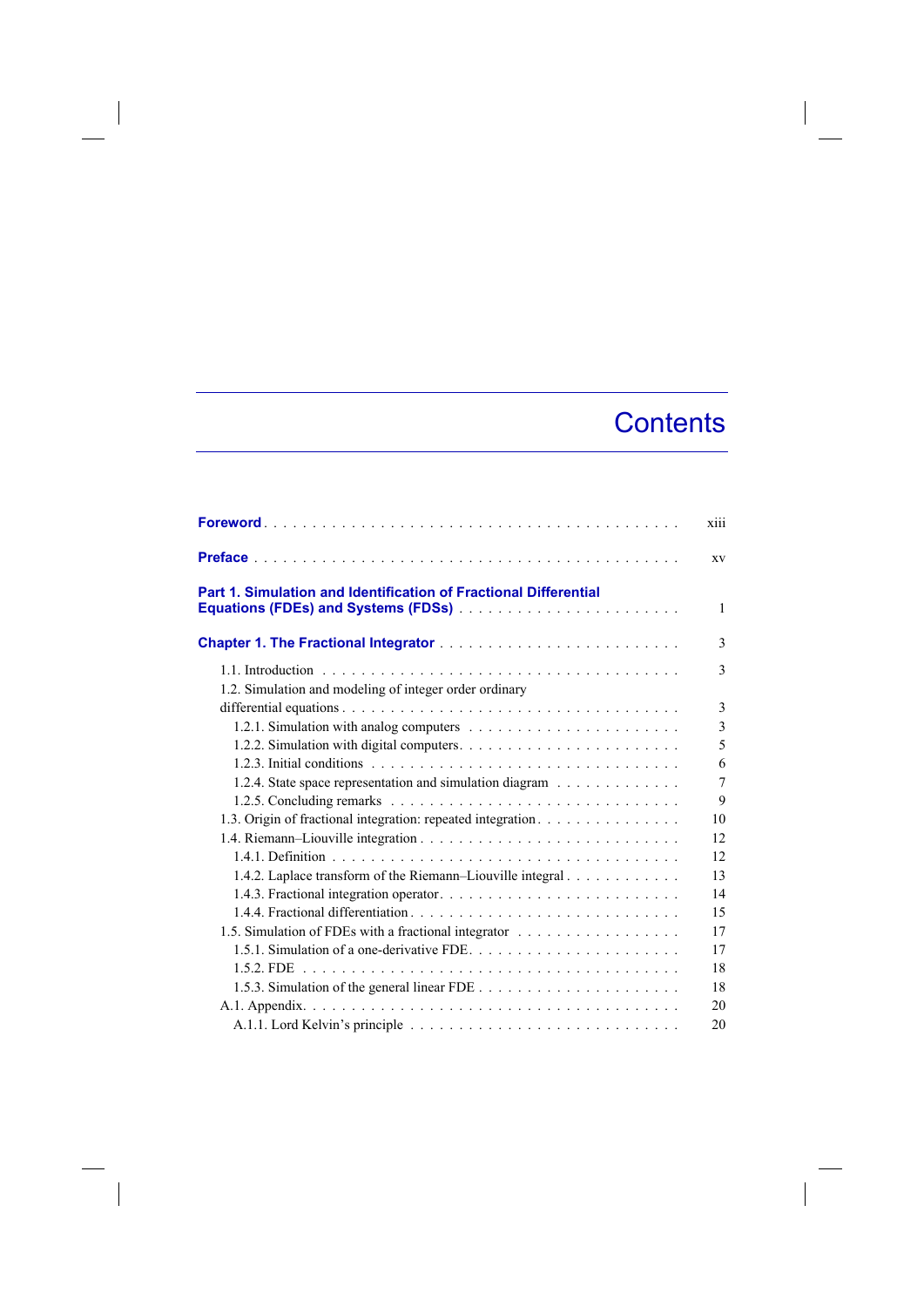|                                                                                                                             | 21 |
|-----------------------------------------------------------------------------------------------------------------------------|----|
|                                                                                                                             | 22 |
|                                                                                                                             | 23 |
| <b>Chapter 2. Frequency Approach to the Synthesis of</b>                                                                    |    |
|                                                                                                                             | 25 |
|                                                                                                                             | 25 |
|                                                                                                                             | 26 |
| 2.3. Frequency synthesis of the fractional integrator                                                                       | 28 |
|                                                                                                                             | 28 |
|                                                                                                                             | 29 |
|                                                                                                                             | 30 |
|                                                                                                                             | 32 |
|                                                                                                                             | 33 |
|                                                                                                                             | 36 |
|                                                                                                                             | 40 |
|                                                                                                                             | 41 |
|                                                                                                                             | 44 |
|                                                                                                                             | 47 |
| A.2. Appendix: design of fractional integrator parameters                                                                   | 49 |
|                                                                                                                             | 49 |
|                                                                                                                             | 51 |
| <b>Chapter 3. Comparison of Two Simulation Techniques Administration Chapter 3. Comparison of Two Simulation Techniques</b> | 55 |
|                                                                                                                             | 55 |
| 3.2. Simulation with the Grünwald-Letnikov approach.                                                                        | 56 |
|                                                                                                                             | 56 |
| 3.2.2. The Grünwald-Letnikov fractional derivative                                                                          | 58 |
| 3.2.3. Numerical simulation with the Grünwald-Letnikov integrator                                                           | 60 |
| 3.2.4. Some specificities of the Grünwald–Letnikov integrator                                                               | 61 |
|                                                                                                                             | 63 |
|                                                                                                                             | 66 |
|                                                                                                                             | 68 |
|                                                                                                                             | 69 |
|                                                                                                                             | 69 |
| 3.5.2. Comparison of discrete impulse responses (DIRs).                                                                     | 70 |
|                                                                                                                             | 72 |
| 3.5.4. Static error caused by the short memory principle                                                                    | 74 |
|                                                                                                                             | 75 |
|                                                                                                                             | 78 |

 $\overline{\phantom{a}}$ 

vi Analysis, Modeling and Stability of Fractional Order Differential Systems 1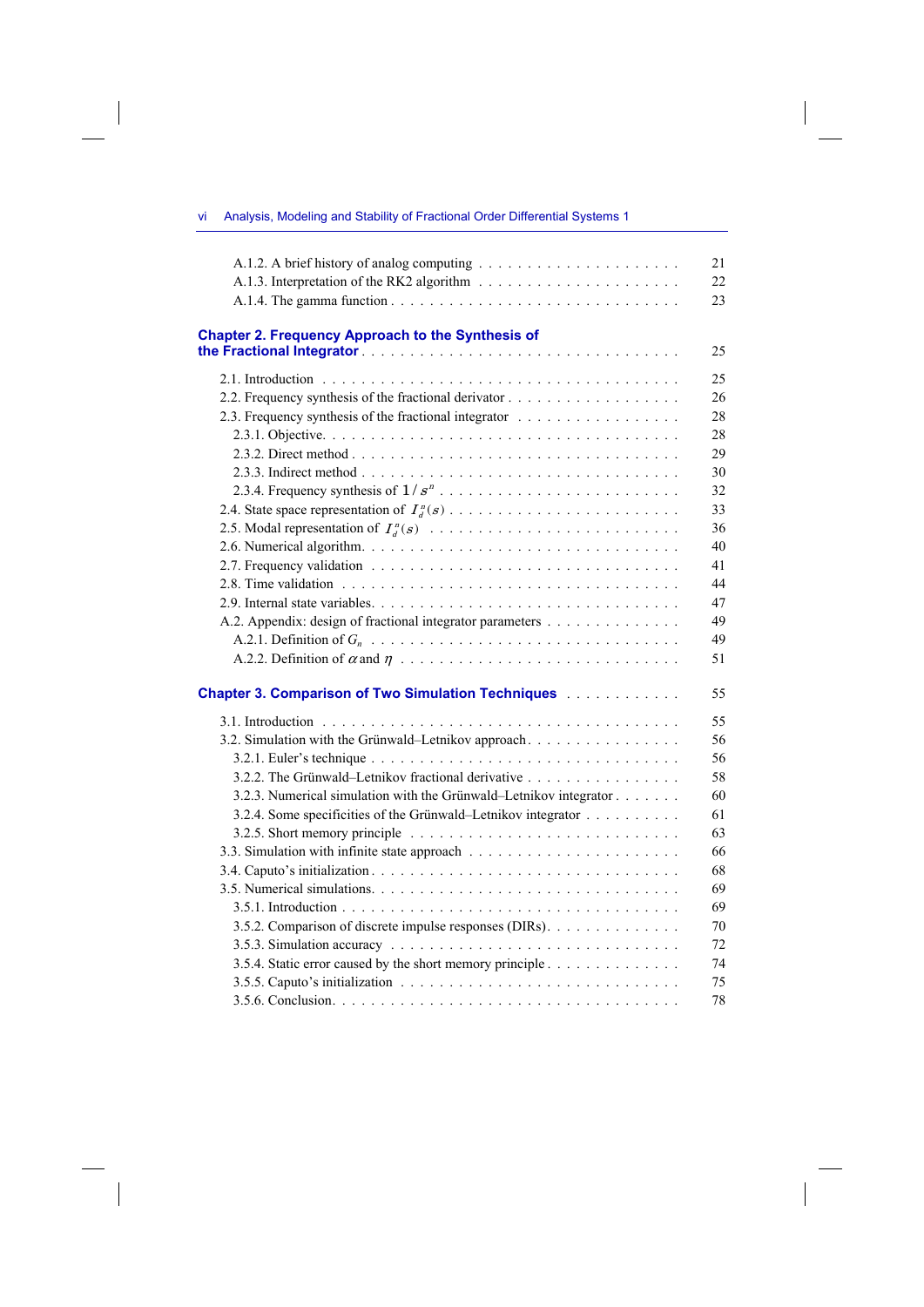|                                                                                 | 78  |
|---------------------------------------------------------------------------------|-----|
|                                                                                 | 78  |
|                                                                                 | 79  |
|                                                                                 | 79  |
|                                                                                 | 80  |
|                                                                                 |     |
| <b>Chapter 4. Fractional Modeling of the Diffusive Interface Administration</b> | 81  |
|                                                                                 | 81  |
| 4.2. Heat transfer and diffusive model of the plane wall                        | 82  |
|                                                                                 | 82  |
|                                                                                 | 83  |
| 4.2.3. Frequency analysis of the diffusive phenomenon                           | 85  |
|                                                                                 | 86  |
|                                                                                 | 87  |
|                                                                                 | 88  |
|                                                                                 | 88  |
| 4.3.2. Analysis of physical commensurate order models                           | 89  |
| 4.4. Optimization of the fractional commensurate order model                    | 91  |
|                                                                                 | 91  |
|                                                                                 | 96  |
|                                                                                 | 97  |
|                                                                                 | 97  |
|                                                                                 | 97  |
|                                                                                 | 98  |
|                                                                                 | 101 |
|                                                                                 | 102 |
| A.4. Appendix: estimation of frequency                                          |     |
|                                                                                 | 102 |
| A.4.1. Identification of the commensurate order model $H_{N-1,N}(j\omega)$      | 103 |
| A.4.2. Parameter estimation of the non-commensurate                             |     |
|                                                                                 | 104 |
|                                                                                 |     |
| <b>Chapter 5. Modeling of Physical Systems with Fractional Models:</b>          |     |
|                                                                                 | 107 |
|                                                                                 | 107 |
| 5.2. Modeling with mathematical models: some basic principles                   | 108 |
|                                                                                 | 109 |
|                                                                                 | 109 |
|                                                                                 | 109 |
|                                                                                 | 110 |
|                                                                                 | 112 |
|                                                                                 | 114 |
|                                                                                 |     |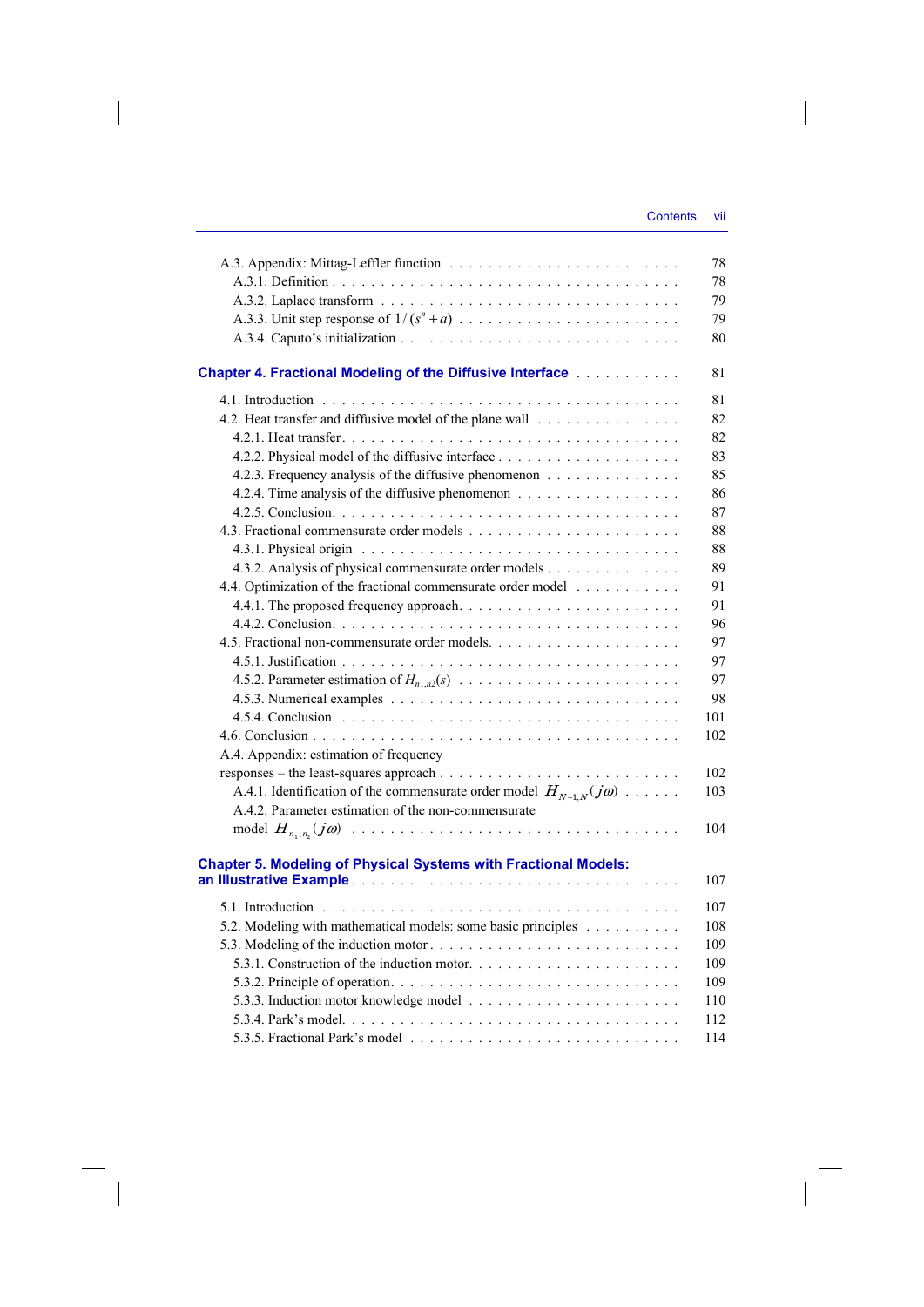## viii Analysis, Modeling and Stability of Fractional Order Differential Systems 1

 $\overline{\phantom{a}}$ 

 $\overline{\phantom{a}}$ 

|                                                                                                                                                        | 117 |
|--------------------------------------------------------------------------------------------------------------------------------------------------------|-----|
|                                                                                                                                                        | 117 |
|                                                                                                                                                        | 118 |
|                                                                                                                                                        | 119 |
|                                                                                                                                                        | 122 |
|                                                                                                                                                        | 122 |
| 5.4.6. Application to the identification of fractional Park's model                                                                                    | 123 |
|                                                                                                                                                        | 127 |
| <b>Chapter 6. The Distributed Model of the Fractional Integrator [1] Allen Chapter 6. The Distributed Model of the Fractional Integrator [1] Allen</b> | 129 |
|                                                                                                                                                        | 129 |
|                                                                                                                                                        | 130 |
|                                                                                                                                                        | 133 |
| 6.4. Finite dimension approximation of the fractional integrator                                                                                       | 134 |
|                                                                                                                                                        | 136 |
|                                                                                                                                                        | 138 |
|                                                                                                                                                        | 138 |
|                                                                                                                                                        | 140 |
| 6.7. Riemann-Liouville integration and convolution                                                                                                     | 142 |
|                                                                                                                                                        | 147 |
| 6.8. Physical interpretation of the frequency distributed model                                                                                        | 147 |
|                                                                                                                                                        | 147 |
|                                                                                                                                                        | 149 |
|                                                                                                                                                        | 151 |
|                                                                                                                                                        | 153 |
| 6.8.5. Initialization in the time and spatial domains.                                                                                                 | 155 |
| A.6. Appendix: inverse Laplace transform of the fractional integrator                                                                                  | 156 |
|                                                                                                                                                        | 159 |
|                                                                                                                                                        | 159 |
|                                                                                                                                                        | 160 |
|                                                                                                                                                        | 162 |
|                                                                                                                                                        | 162 |
|                                                                                                                                                        | 165 |
|                                                                                                                                                        | 168 |
|                                                                                                                                                        | 168 |
|                                                                                                                                                        | 169 |
|                                                                                                                                                        | 171 |
|                                                                                                                                                        | 173 |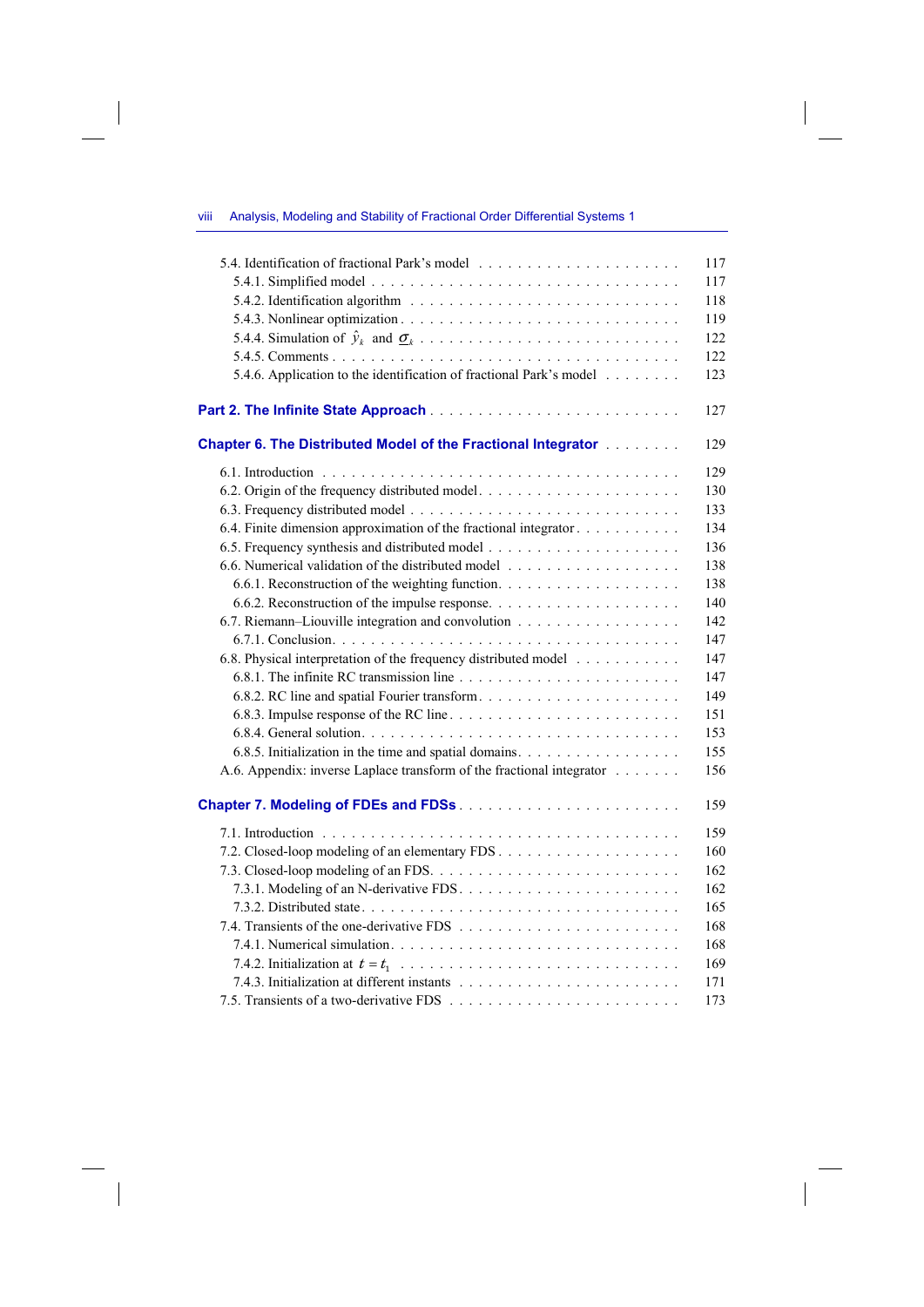$\overline{\phantom{a}}$ 

| 7.6. External or open-loop modeling of commensurate                  |     |
|----------------------------------------------------------------------|-----|
|                                                                      | 175 |
|                                                                      | 175 |
|                                                                      | 176 |
| 7.6.3. External representation of a two-derivative FDE.              | 179 |
| 7.6.4. External representation of an N-derivative FDE                | 180 |
| 7.7. External and internal representations of an FDS                 | 182 |
|                                                                      | 183 |
|                                                                      | 183 |
|                                                                      | 184 |
|                                                                      | 185 |
|                                                                      | 186 |
| A.7. Appendix: inverse Laplace transform of $1/(s^n + a)$            | 189 |
|                                                                      |     |
|                                                                      | 193 |
|                                                                      | 193 |
|                                                                      | 194 |
| 8.3. Explicit Riemann-Liouville and Caputo fractional derivatives    | 195 |
|                                                                      | 195 |
|                                                                      |     |
|                                                                      | 197 |
|                                                                      | 198 |
|                                                                      | 199 |
|                                                                      | 199 |
|                                                                      | 200 |
|                                                                      | 201 |
|                                                                      | 203 |
|                                                                      | 204 |
|                                                                      | 205 |
|                                                                      | 205 |
|                                                                      | 205 |
|                                                                      | 206 |
|                                                                      | 207 |
|                                                                      | 207 |
|                                                                      | 208 |
|                                                                      | 208 |
|                                                                      | 209 |
|                                                                      | 210 |
| 8.7. Numerical simulation of Caputo and Riemann-Liouville transients | 212 |
|                                                                      | 212 |
| 8.7.2. Simulation of Caputo derivative initialization                | 212 |
| 8.7.3. Simulation of Riemann-Liouville initialization                | 215 |

 $\overline{\phantom{a}}$ 

 $\begin{array}{c} \hline \end{array}$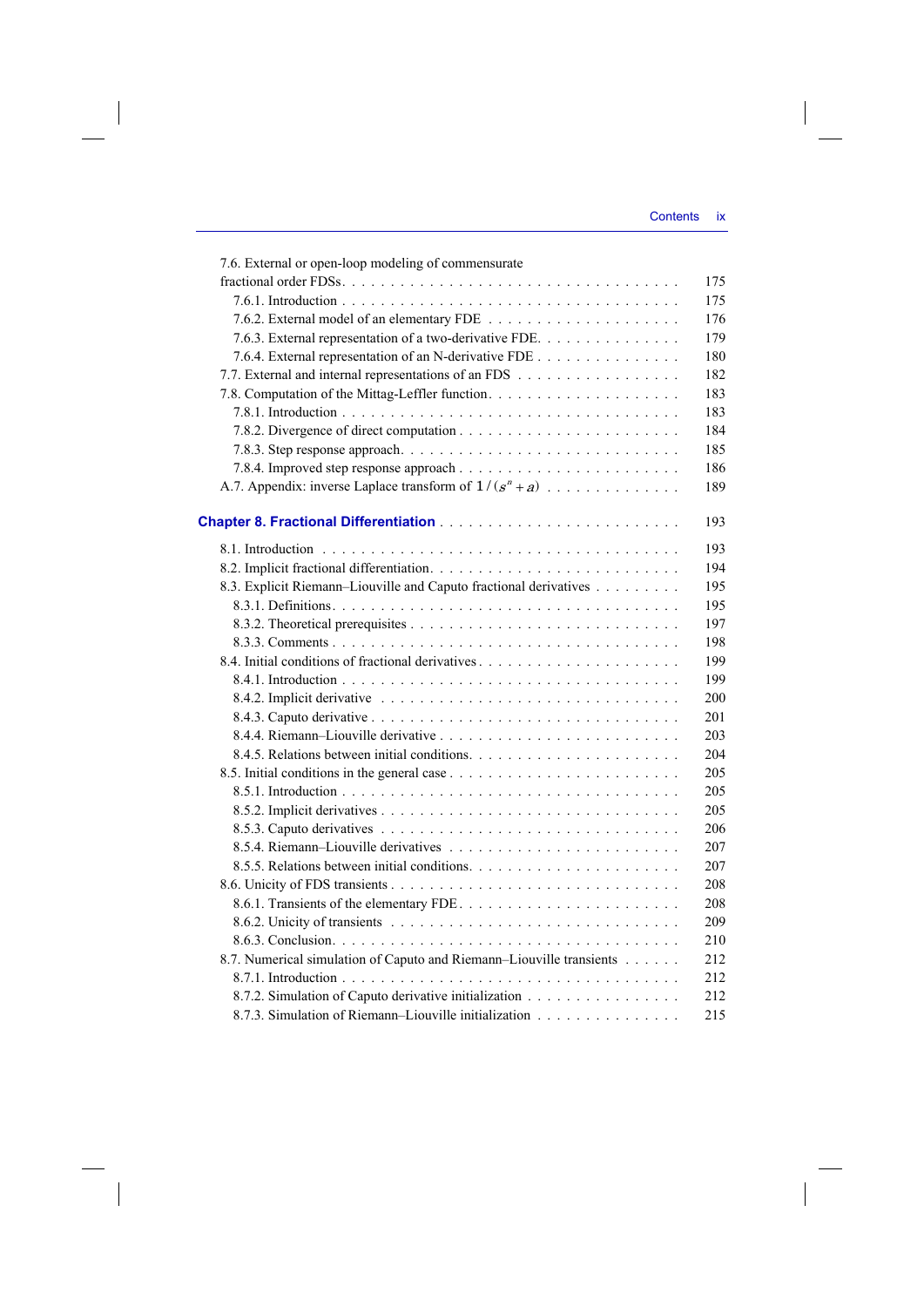## x Analysis, Modeling and Stability of Fractional Order Differential Systems 1

 $\overline{\phantom{a}}$ 

 $\overline{\phantom{a}}$ 

 $\overline{\phantom{a}}$ 

 $\begin{array}{c} \hline \end{array}$ 

| <b>Chapter 9. Analytical Expressions of FDS Transients.</b>              | 219 |
|--------------------------------------------------------------------------|-----|
|                                                                          | 219 |
|                                                                          | 221 |
|                                                                          | 221 |
|                                                                          | 223 |
| 9.2.3. Complete solution of the N-derivative FDS                         | 225 |
|                                                                          | 227 |
|                                                                          | 227 |
| 9.3.2. Solution of $D^n(x(t)) = ax(t)$ using frequency discretization    | 227 |
| 9.3.3. Solution of $D^n(x(t)) = ax(t)$ using a continuous approach       | 230 |
| 9.3.4. Solution of $D^n(x(t)) = ax(t)$ using Picard's method             | 232 |
|                                                                          | 235 |
|                                                                          | 237 |
|                                                                          | 237 |
|                                                                          | 237 |
|                                                                          | 238 |
|                                                                          | 240 |
| <b>Chapter 10. Infinite State and Fractional Differentiation</b>         | 243 |
|                                                                          | 243 |
|                                                                          | 244 |
| 10.2.1. Fractional derivative of the Heaviside function.                 | 245 |
| 10.2.2. Fractional derivative of the power function                      | 246 |
| 10.2.3. Fractional derivative of the exponential function.               | 248 |
|                                                                          | 249 |
|                                                                          | 250 |
|                                                                          | 253 |
|                                                                          | 253 |
|                                                                          | 254 |
|                                                                          | 255 |
|                                                                          | 256 |
|                                                                          | 256 |
| 10.5. Calculation of fractional derivatives with the implicit derivative | 257 |
|                                                                          | 257 |
| 10.5.2. Fractional derivative of the Heaviside function.                 | 258 |
| 10.5.3. Fractional derivative of the power function                      | 259 |
| 10.5.4. Fractional derivative of the exponential function.               | 260 |
|                                                                          | 261 |
|                                                                          | 262 |